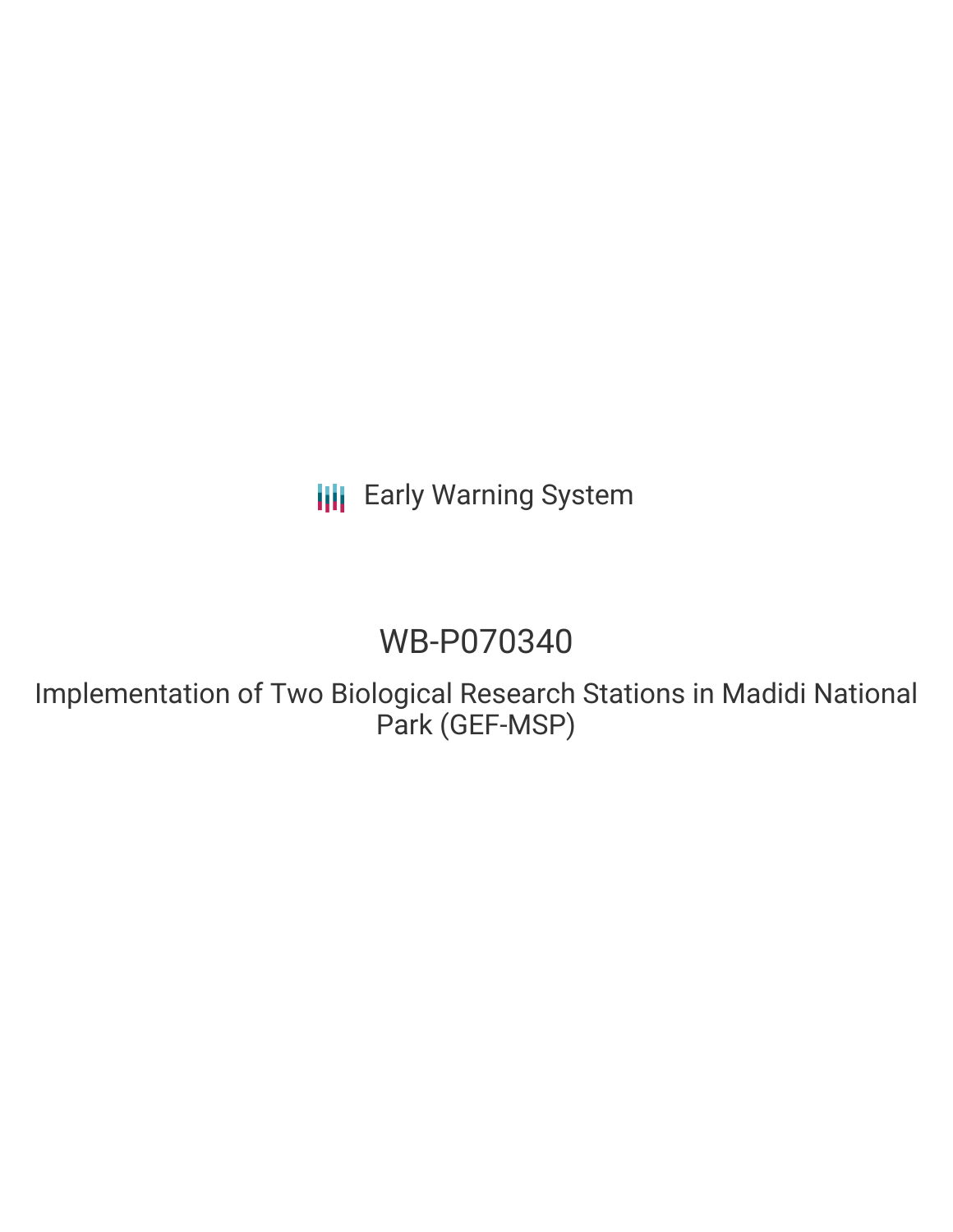

### **Quick Facts**

| <b>Countries</b>              | <b>Bolivia</b>                                    |
|-------------------------------|---------------------------------------------------|
| <b>Financial Institutions</b> | World Bank (WB)                                   |
| <b>Status</b>                 | Pipeline                                          |
| <b>Bank Risk Rating</b>       | U                                                 |
| <b>Sectors</b>                | Agriculture and Forestry, Climate and Environment |
| <b>Project Cost (USD)</b>     | $$0.74$ million                                   |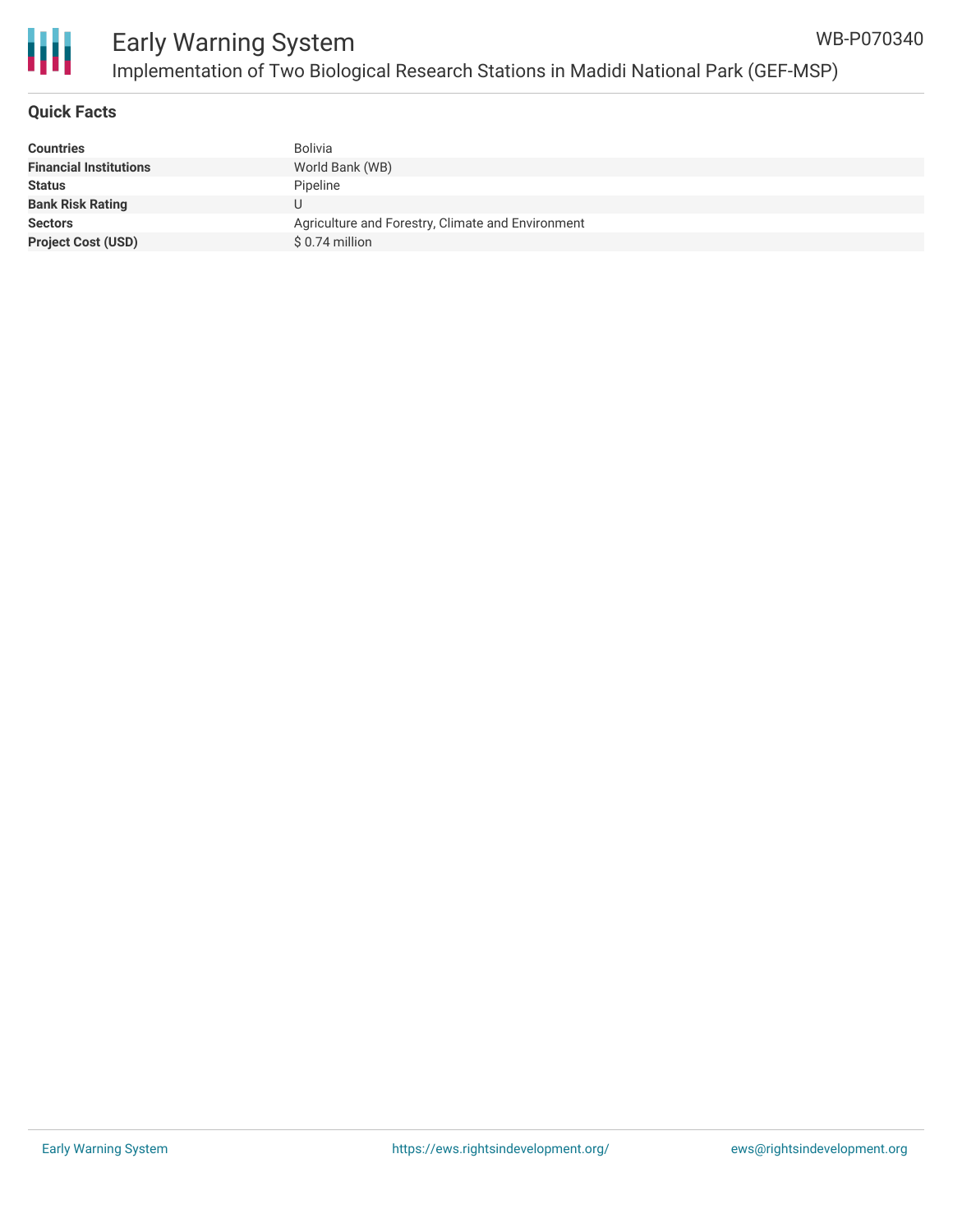

## **Project Description**

The project description was not available at the moment of the snapshot.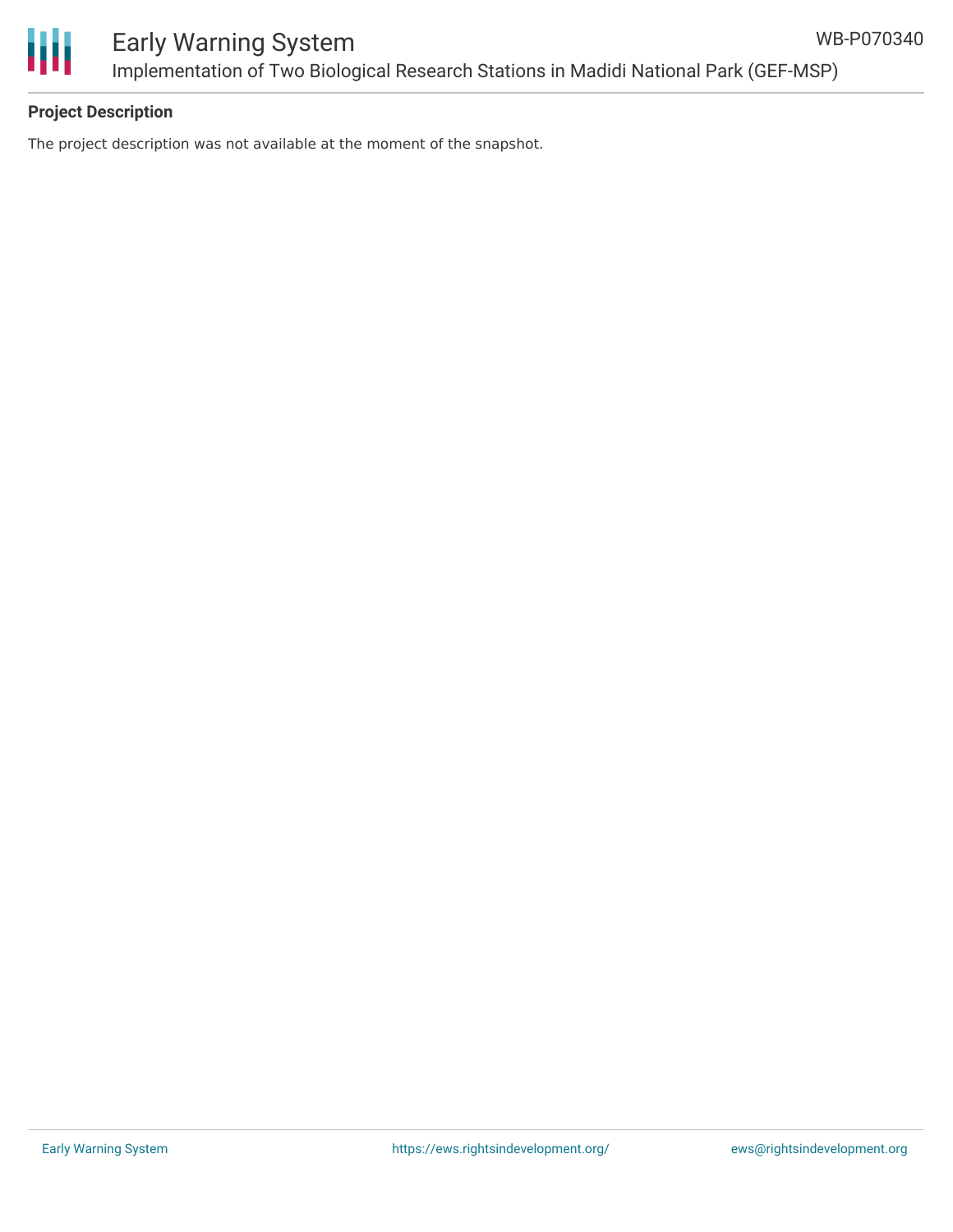

#### **Investment Description**

World Bank (WB)

Neither investment type nor the investment amount were available at the moment of the snapshot.